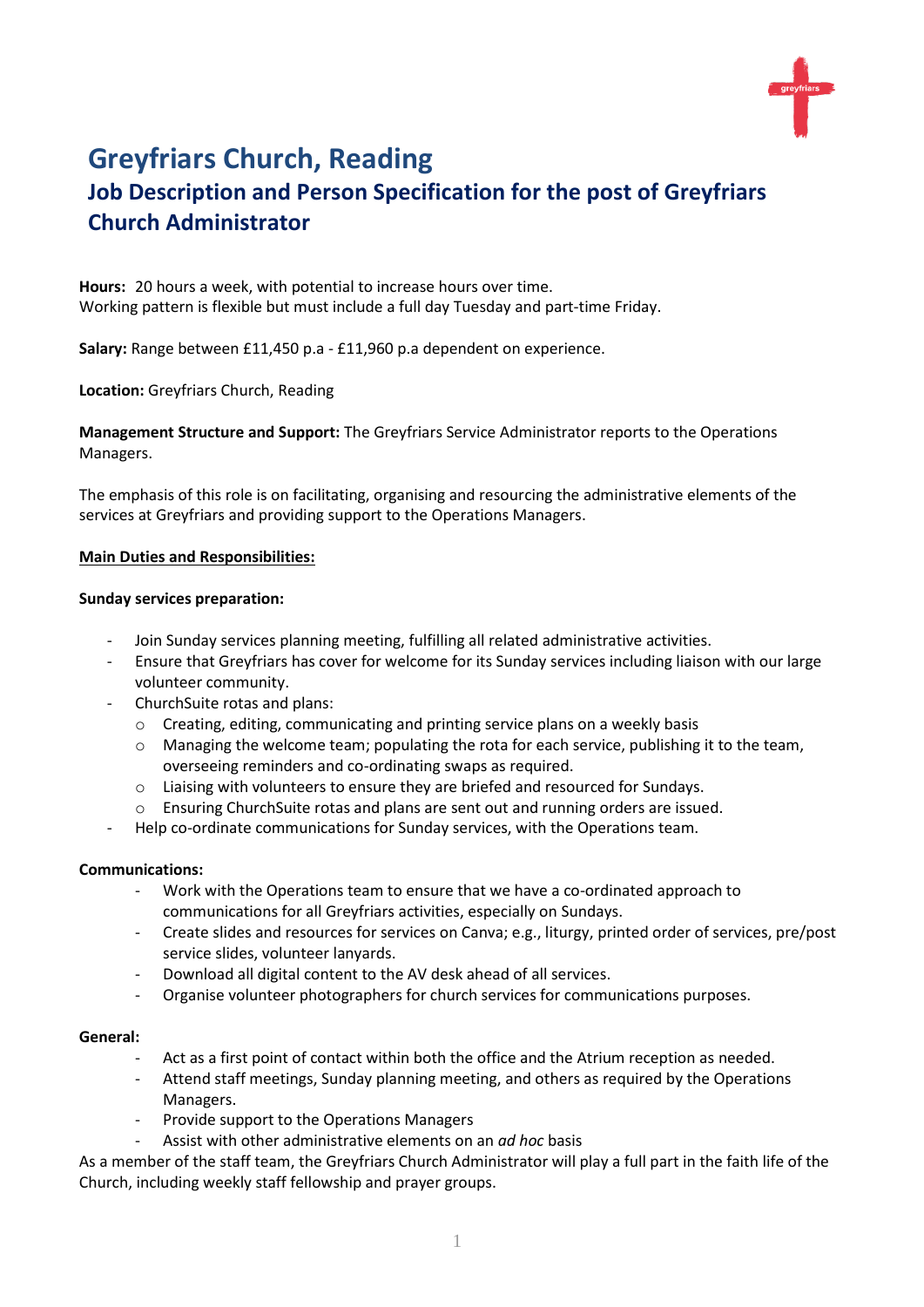

#### **Person specification:**

- Must have a keen eye for detail, be an "admin maestro", with excellent proofreading skills.<br>- Must be passionate about welcome.
- Must be passionate about welcome.
- Must have a desire for collaborative working we are looking for someone who will be able to thrive in a busy environment.

#### **Other must-haves:**

- robust IT skills with the confidence to work on a range of IT platforms
- Good working knowledge of the Microsoft suite

#### **Desirable:**

- Experience of ChurchSuite, ProPresenter, Canva
- Flair for creative communication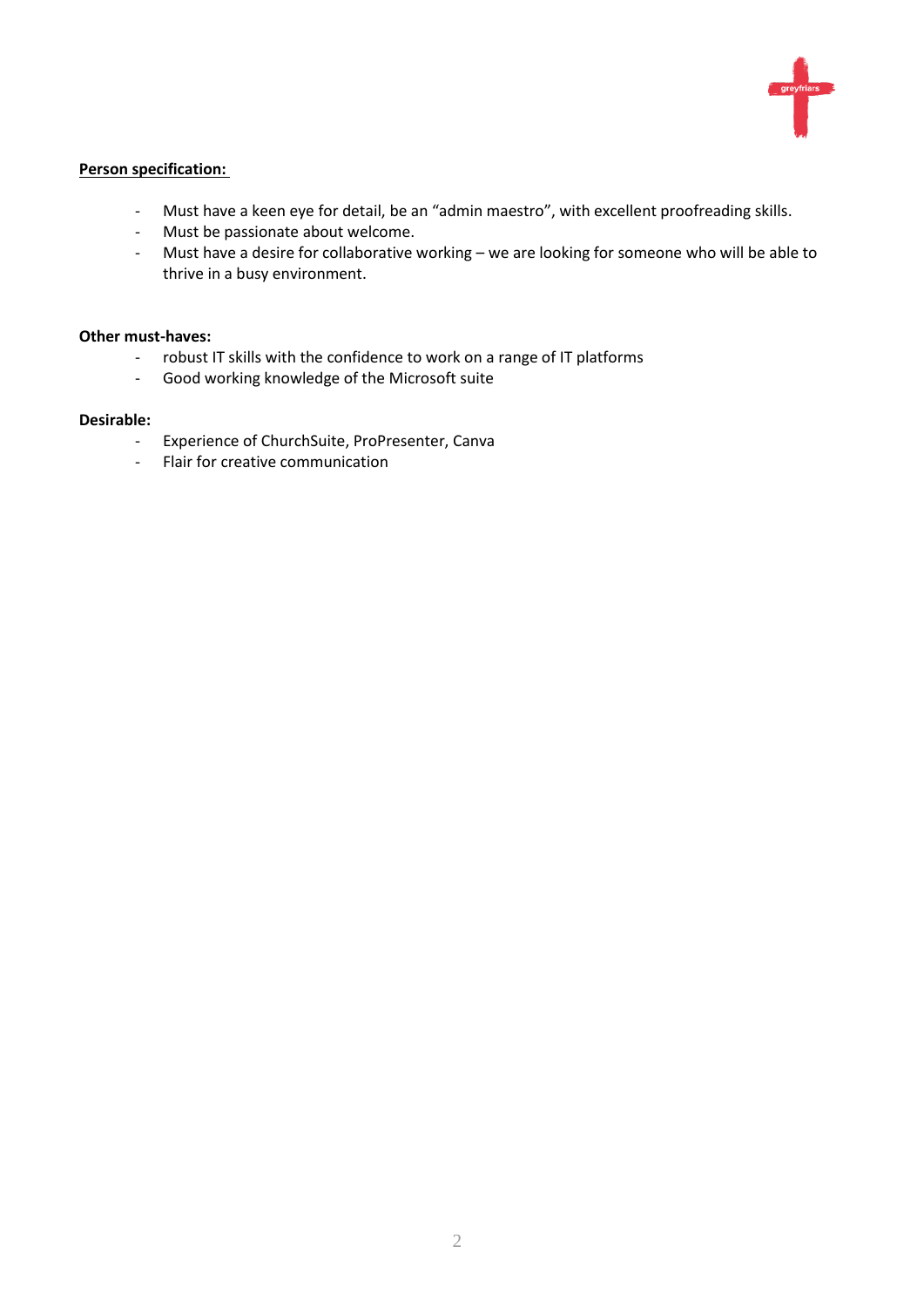

## **Application Form for the post of Greyfriars Church Administrator**

ALL candidates are asked to fill in this application form and provide a CV. Please continue on separate pages if necessary.

Completed forms and CV should be returned to Abby Tutt-Leppard & Debs Procter by emailing to: [ops.manager@greyfriars.org.uk,](mailto:ops.manager@greyfriars.org.uk) or posting to Abby & Debs at Greyfriars Church Office, 4 Sackville Street, Reading RG1 1NT.

### **1. PERSONAL INFORMATION**

Name:

Address:

Telephone (home):

| Mobile:                           |
|-----------------------------------|
| Email:                            |
| <b>National Insurance Number:</b> |

### **2. EDUCATION, TRAINING & QUALIFICATIONS**

Please list in reverse date order (starting with most recent)

| School, College, University | From | Until | <b>Qualifications Gained</b> |
|-----------------------------|------|-------|------------------------------|
|                             |      |       |                              |
|                             |      |       |                              |
|                             |      |       |                              |
|                             |      |       |                              |
|                             |      |       |                              |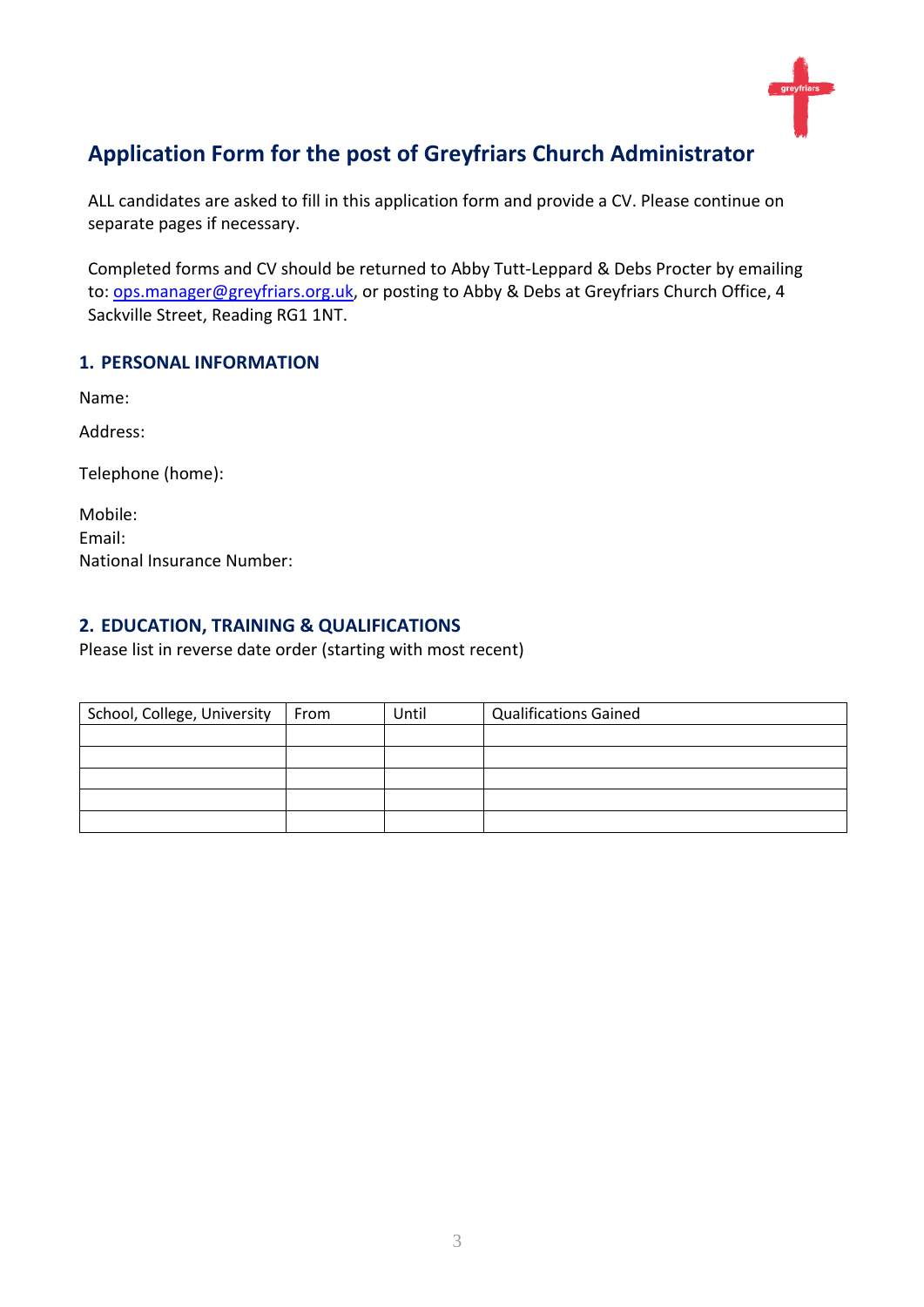

#### **3. EMPLOYMENT & OTHER RESPONSIBILITIES**

Please list in reverse date order (starting with most recent) a summary of church and secular employment and any relevant voluntary work (with dates).

| Organisation | From | Until | Role |
|--------------|------|-------|------|
|              |      |       |      |
|              |      |       |      |
|              |      |       |      |
|              |      |       |      |
|              |      |       |      |
|              |      |       |      |

#### **4. EXPERIENCE & SKILLS**

Please note in particular your experience of working in a similar situation.

#### **5. INTERESTS & ACHIEVEMENTS**

Are there any other interests or achievements that you think are relevant to share?

#### **6. FAITH AND BELIEF**

How would you describe your personal beliefs/faith and how they might have relevance to this role.

#### **7. MOTIVATION**

Briefly summarise why you have applied for this role?

#### **8. YOUR CIRCUMSTANCES**

**Right to work**: Do you currently have the right to work in the UK? **YES/NO**

**Disability Access**: Do you require special access for the purposes of an interview? **YES/NO** If yes, please describe any special conditions or adjustments required on a separate sheet.

**Convictions**: Have you ever been convicted of a criminal offence, other than a spent conviction under the Rehabilitation of Offenders Act 1974? **YES/***NO*

If yes, please supply further details on a separate sheet

#### **Note: This post may be subject to a satisfactory DBS check.**